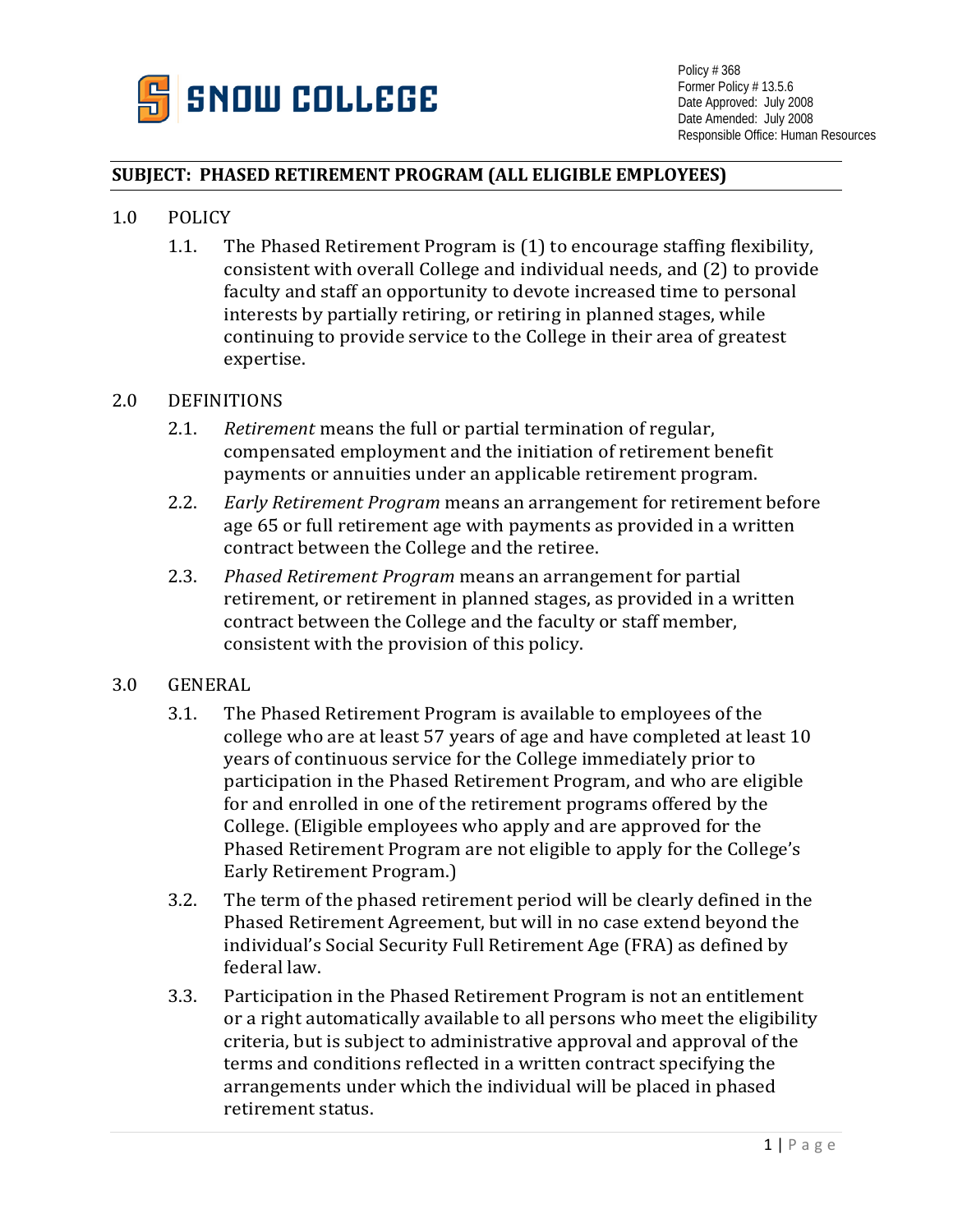

- 3.4. While the College administrators will give consideration to all requests to participate in the Phased Retirement Program, the nature of the working assignment of the individual may not lend itself to a reduced schedule or a reduction in responsibilities, and other practical considerations (e.g., impact of existing phased retirement participants on the department, lack of office space, or funding considerations, etc.) and may preclude approval of Phased Retirement proposals.
- 3.5. The individual who enters the Phased Retirement Program must agree to a reduced FTE (Full-time Equivalent) employment status with the College, with the clear understanding that the total FTE percentage for all services performed for the College as an employee cannot thereafter be increased, although it may be decreased.
- 3.6. For an individual to enter a Phased Retirement Program, the FTE percentage assignment for that employee must be reduced by an amount greater than one-fourth (i.e., to a level of less than 0.75 depending on current FTE) over the same or a reduced appointment period (i.e., a nine (9)-month appointment may not be extended to twelve (12) months, but a twelve (12)-month appointment may be reduced to less than nine (9) months). The FTE level initially agreed upon may later be reduced in decrements of 0.25 FTE or more by an addendum to the contract.
- 3.7. Overload, extra contractual assignments, and any other ancillary assignments will NOT be considered as part of the base period assignment for calculation of the Phased Retirement incentives.
- 3.8. Phased Retirement Programs may be approved by the dean/director, and the cognizant vice president for a maximum of three (3) years in length. In extenuating circumstances and at the President's discretion, the maximum years may be increased beyond three.
- 3.9. In the event a phased retiree accepts a position at another education institution, the Phased Retirement Agreement between the retiree and the College will terminate as of the date the retiree accepted such other educational employment, and all benefits under this agreement will cease as of said date.

# 4.0 PHASE RETIREMENT INCENTIVES

4.1. Employee Benefits: Unless specific provisions to the contrary are included in an individual's Phased Retirement Agreement with the College, that person will be entitled, for the duration of the agreement, to the same status and employment related benefits as he/she had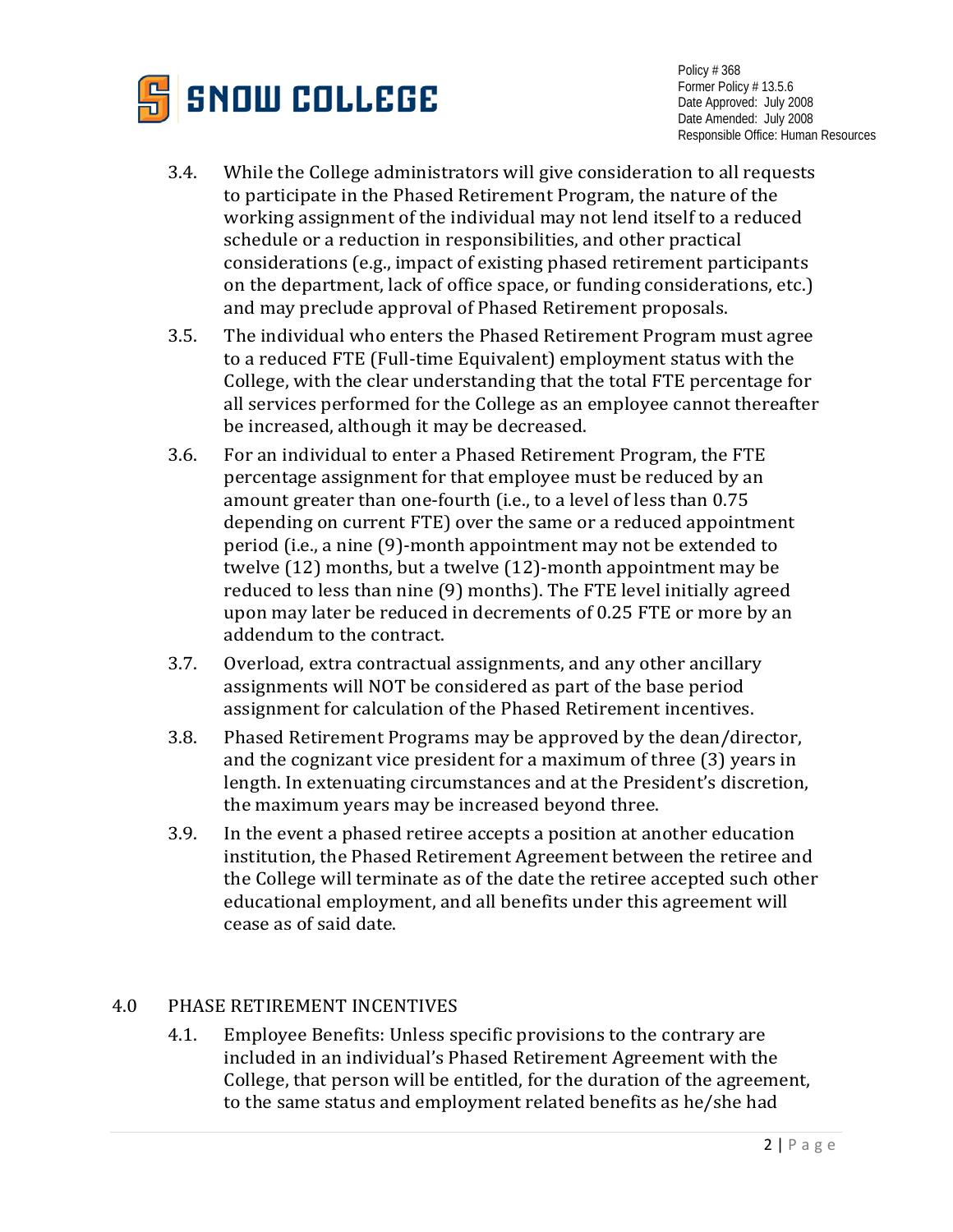

attained prior to the effective date of the agreement, except annual and sick leave will be earned on a pro-rata basis according to the percent of time in the phased retirement agreement.

- 4.2. Financial Incentive: participants in the Phased Retirement Program are entitled to financial incentive payments to compensate for the reduced retirement contributions resulting from a reduction in the FTE assignment. The financial incentive is the difference between what the College contributes to the participant's retirement fund before and after the phased retirement takes effect.
- 4.3. The financial incentive will be in the form of additional salary payment to be contributed by agreement to a College-sponsored supplemental retirement account of choice of the individual participant. The phased retiree will also be allowed to begin withdrawals and/or payments or annuities from the retiree's basic retirement plan where such an arrangement is allowable under state and federal law.
- 4.4. The financial incentive amount will become part of the phased retirement agreement and will not be adjusted because of any subsequent salary increased unless a new formal agreement between the parties is executed.
- 4.5. In unusual situations, and with the specific approval of the cognizant dean, vice president and President, and additional financial incentive amount may be granted to the employee in return for an accelerated phased retirement program. Such additional incentive amounts will not be treated as salary increases as referred to above.
- 4.6. Salary Payments: Salary payments during the phased retirement period will be comprised of two (2) components. The first is base salary (computed using the salary base defined above) just prior to phased retirement multiplied by the FTE percentage defined in the Phased Retirement Agreement. This portion of the salary may be increased during the period of phased retirement based on College guidelines for annual salary increases.
- 4.7. The second salary component is the financial incentive defined above3. This component may not be increased during the period of phased retirement, except as covered Above.
- 4.8. Limitations on Additional Earnings: The salary components as defined above cover the phased retiree's total assignment for all services rendered to the College, regardless of funding source. However, the phased retiree will NOT be limited in salary payments or time spent for sporadic and/or occasional activities not related to the primary assignment, such as teaching on an adjunct basis.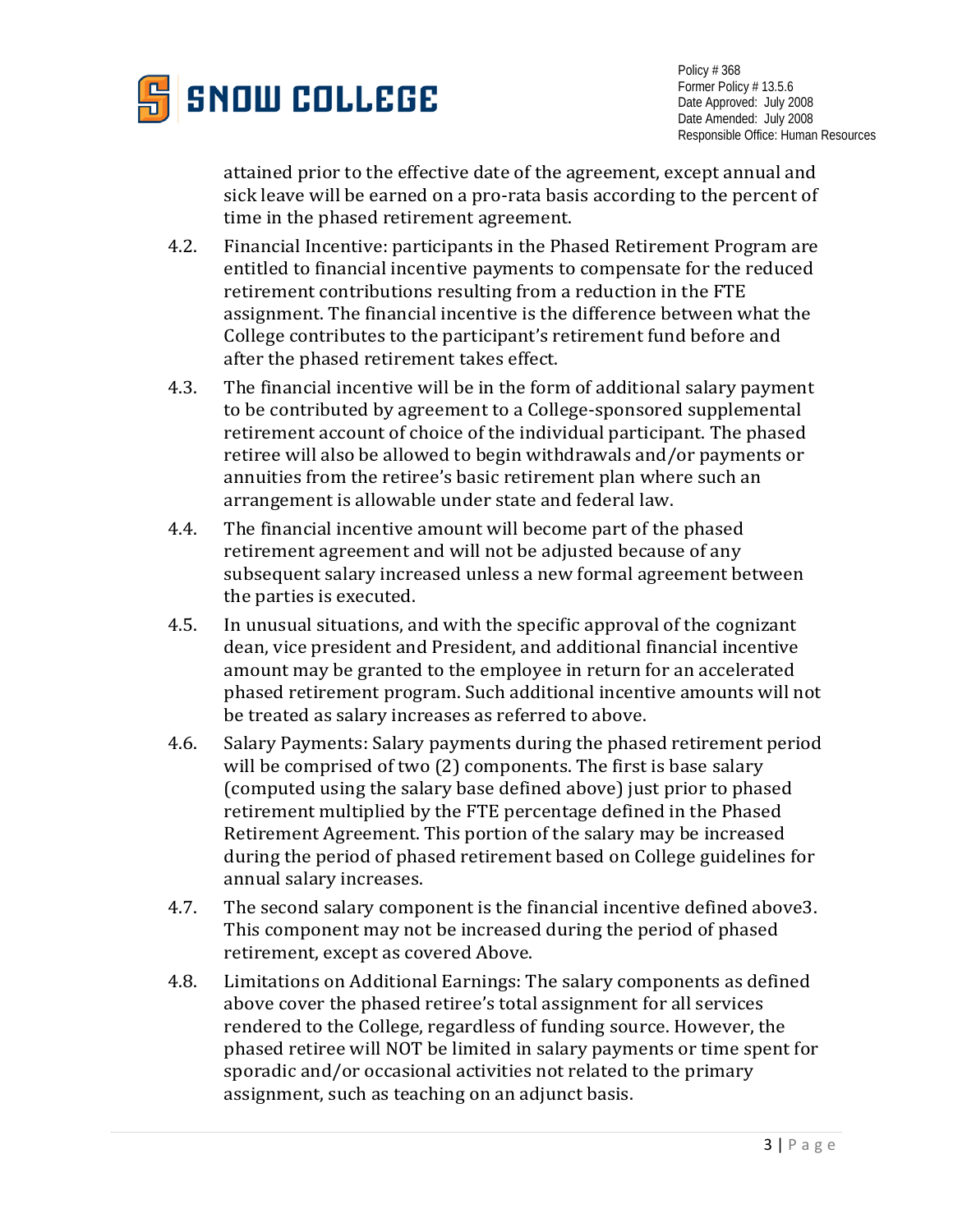

# 5.0 PROCEDURES

- 5.1. An individual who wishes to be considered for participation in the Phased Retirement Program must submit a written request to the department head or director at least six (6) months in advance of the date upon which partial retirement is to be initiated. After consultation with the cognizant dean and/or vice president, the department head or director will advise the applicant whether the request has tentative approval.
- 5.2. Denial of the request does not preclude the approval of a subsequent request. If it appears reasonably likely that the request will be approved, the applicant should be encouraged to proceed with the application.
- 5.3. In the case of joint appointments, all appropriate department heads/directors must receive the written request and consult with their cognizant dean and/or vice president.
- 5.4. Upon receiving tentative approval, the applicant should make an appointment with the Office of Human Resources to obtain complete details of the Phased Retirement Program.
- 5.5. The applicant should initiate discussions with the Office of Human Resources and the cognizant dean and/or vice president for the purpose of drawing up a contractual agreement between the individual and the College for phased retirement. The Phased Retirement Agreement should specify the percent of time (FTE), specific length of the contract, and include a specific work plan of how the time in position will be used.
- 5.6. Upon completion of the discussions described above, a tentative contract should be completed. The tentative contract should then be submitted to the President for review and approval or modification. Upon his approval, the tentative contract will need to be approved by the Board of Trustees.
- 5.7. With approval of the Board of Trustees, a formal contractual agreement will be signed by the individual, the department head/director, and the cognizant dean, and vice president.
- 5.8. Any subsequent amendments to the agreement must receive the signed approval of the President.